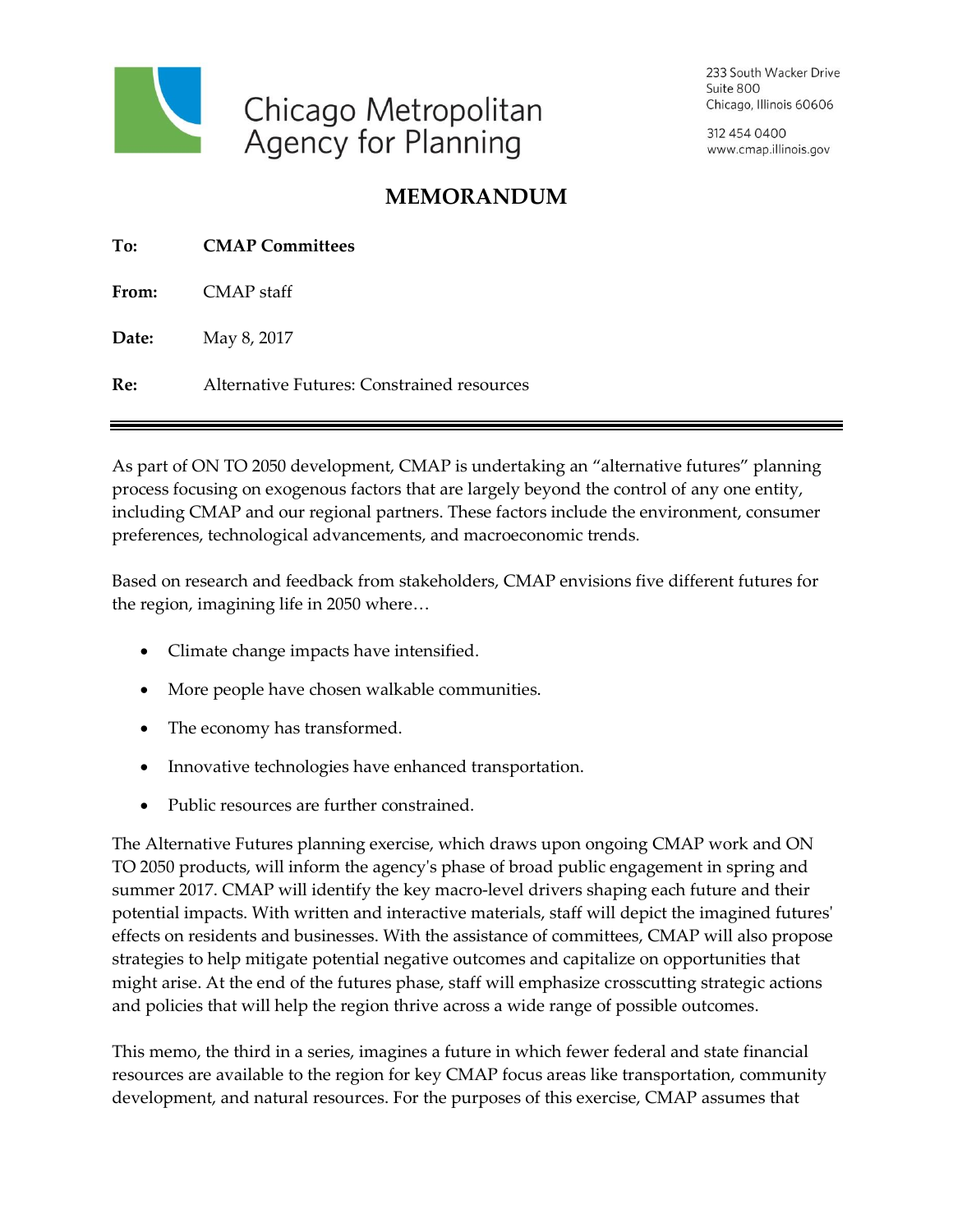fiscal policies would not have not sufficiently adjusted to changing needs and technology, such as the growth in online sales and consumption of consumer services, or decline in gas consumption. This memo further assumes that tax rates would not be increased to a level sufficient to maintain current services, in part due to a lack of political consensus. Finally, this future assumes that federal and state budgets would be increasingly devoted to entitlement programs and benefits such as Social Security, Medicare, and Medicaid, crowding out capital investments and direct services. As a result, there are fewer and fewer resources available from Washington, D.C., and Springfield to support public investments in the region.

*In 2050, diminishing federal and state resources have required local governments and public agencies to rely more heavily on local sources of revenue. As a result, local taxes, fees, licenses, and fines have increased, as has the frequency of alternative financing mechanisms, such as public-private partnerships. For many communities, however, locally generated revenue streams are insufficient to offset the decline in federal and state revenue sources. While higher-capacity communities have sufficient resources to continue providing desired public services for their residents, lower-capacity communities struggle to make ends meet. Residents and businesses in these places will disproportionately see the effects of diminished resources in transportation, community development, and natural resources.* 

## **Primary driver: diminished federal and state resources**

### *In 2050, federal and state sources of funding for critical infrastructure and services have reduced, and tax rates have not kept pace with needs.*

The federal and state governments currently provide funding to support transportation, housing, environmental, and community development programs, among other services that are vital to supporting quality of life in the region. In this future, many programs have not adjusted to changing market forces. For example, transportation revenues are based on gas taxes and vehicle registration fees. If this revenue structure does not change, revenues will decline by 2050 as cars and trucks become even more fuel-efficient, more vehicles run on electricity or alternative fuels, and more people choose other modes of transportation. The following chart compares estimated state motor fuel tax revenues flowing to northeastern Illinois with ON TO 2050's forecasted revenues, based on CMAP staff analysis of past revenue trends, anticipated changes in fuel economy across the vehicle fleet, and anticipated changes in vehicle travel.



**Page 2 of 16 Alternative Futures: Constrained Resources**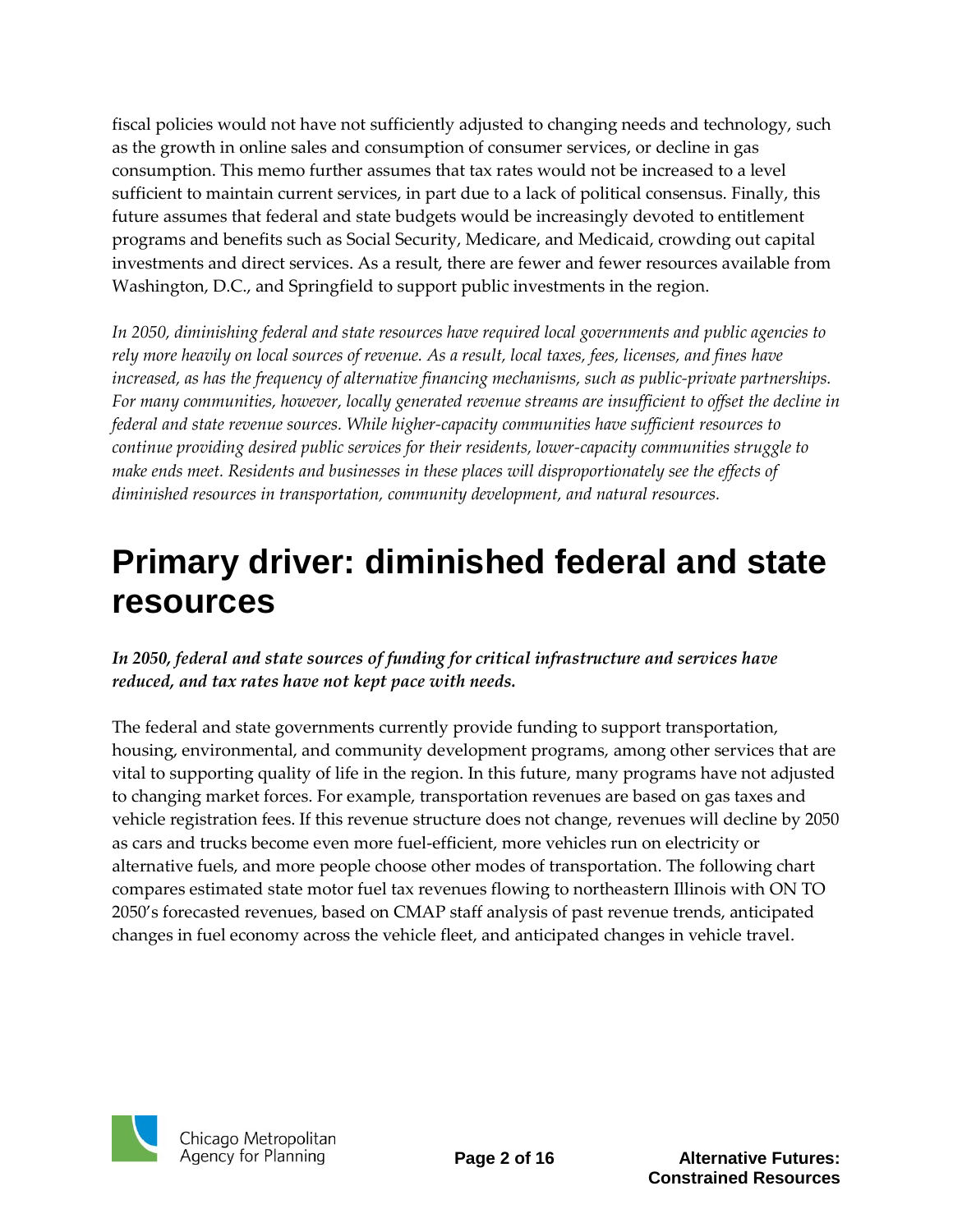



Source: CMAP staff analysis of data from Illinois Department of Transportation, National Highway Traffic Safety Administration, and National Household Travel Survey.

## **Major impacts of more constrained resources**

*In 2050, local governments rely more heavily on local sources of revenue due to the persistent inadequacy of federal and state resources. As a result, local taxes, fees, licenses, and fines have increased, as has the frequency of public-private partnerships.*

While federal and state revenues would continue to play a vital role in the provision of public services, by 2050 local governments would no longer be able rely on them to deliver the services that residents expect. Rather, various locally generated sources of revenue -- such as property, utility, and sales taxes; fees; and fines -- would account for an increasingly large share of resources available to the region's municipalities and counties.

This broad trend has already started. At the national level, the growth of locally sourced revenues grew much faster than state revenue sharing with local governments. Between 2000- 14, local governments' own-source revenues grew by nearly 30 percent, while state revenue sharing with local governments grew by only 10 percent (figure 2). While both sources of revenue fell during the recession in the mid-2000s, the drop in state revenue sharing was steeper.



**Page 3 of 16 Alternative Futures: Constrained Resources**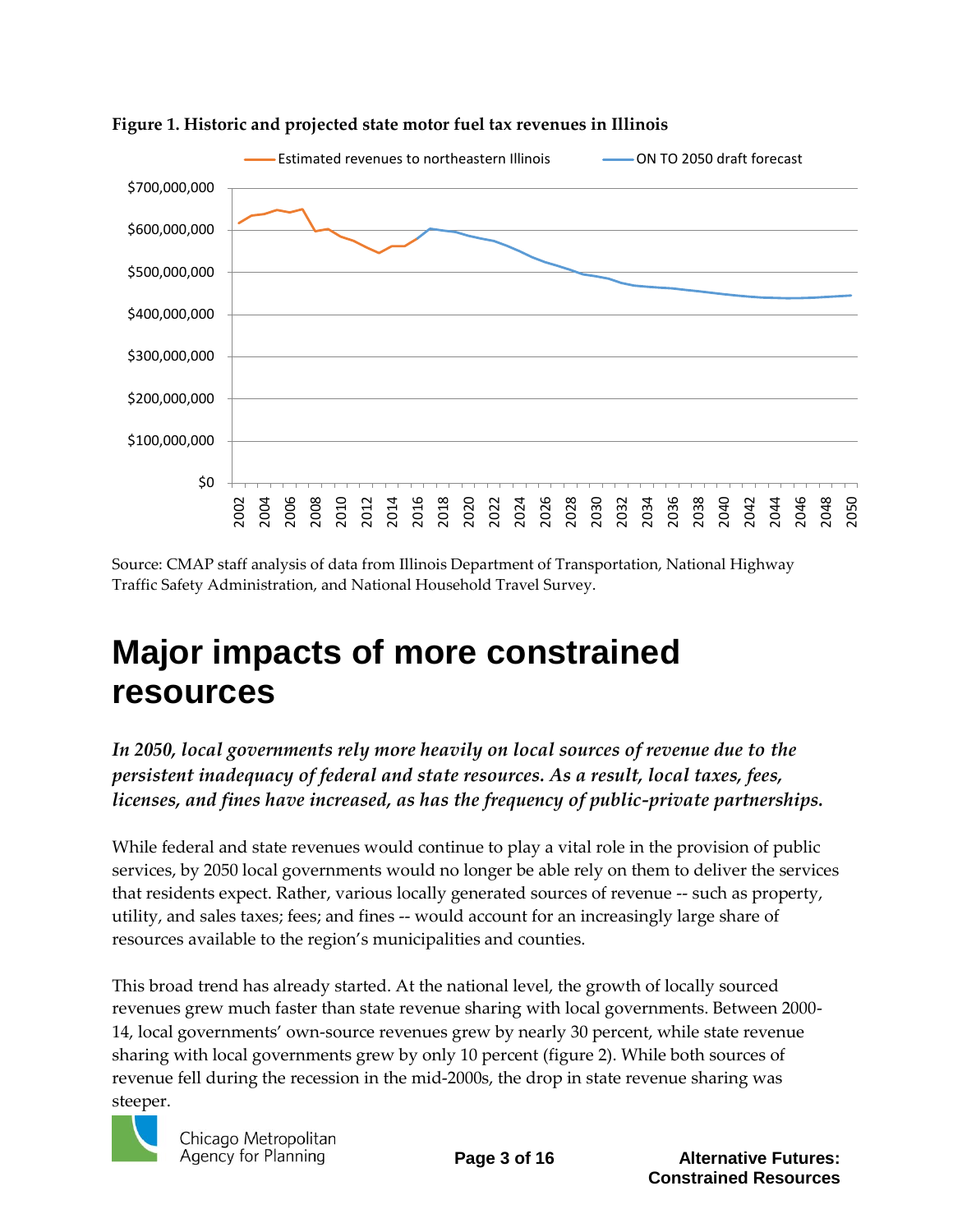



NOTE: Amounts adjusted for inflation

(SOURCE: Governing calculations of U.S. Census annual surveys of state and local government finances)

Source: Maciag, Mike, and J.B. Wogan. "With Less State Aid, Localities Look for Ways to Cope." *Governing: The States and Localities*. Governing Magazine, 01 Feb. 2017. Web. 02 Feb. 2017.

Since the adoption of GO TO 2040 in 2010, many local revenue sources have seen notable enhancements, including a broad toll increase on the Illinois Tollway (2011), City of Chicago water and sewer tax increases (2011 and 2016), local sales tax rate adoptions or increases in 63 municipalities in the region, and Cook County home rule sales tax increase (2016). In general, property tax revenues have grown faster and more steadily than some of the state sources of revenue municipalities receive. Moreover, the majority of local governments in the region are

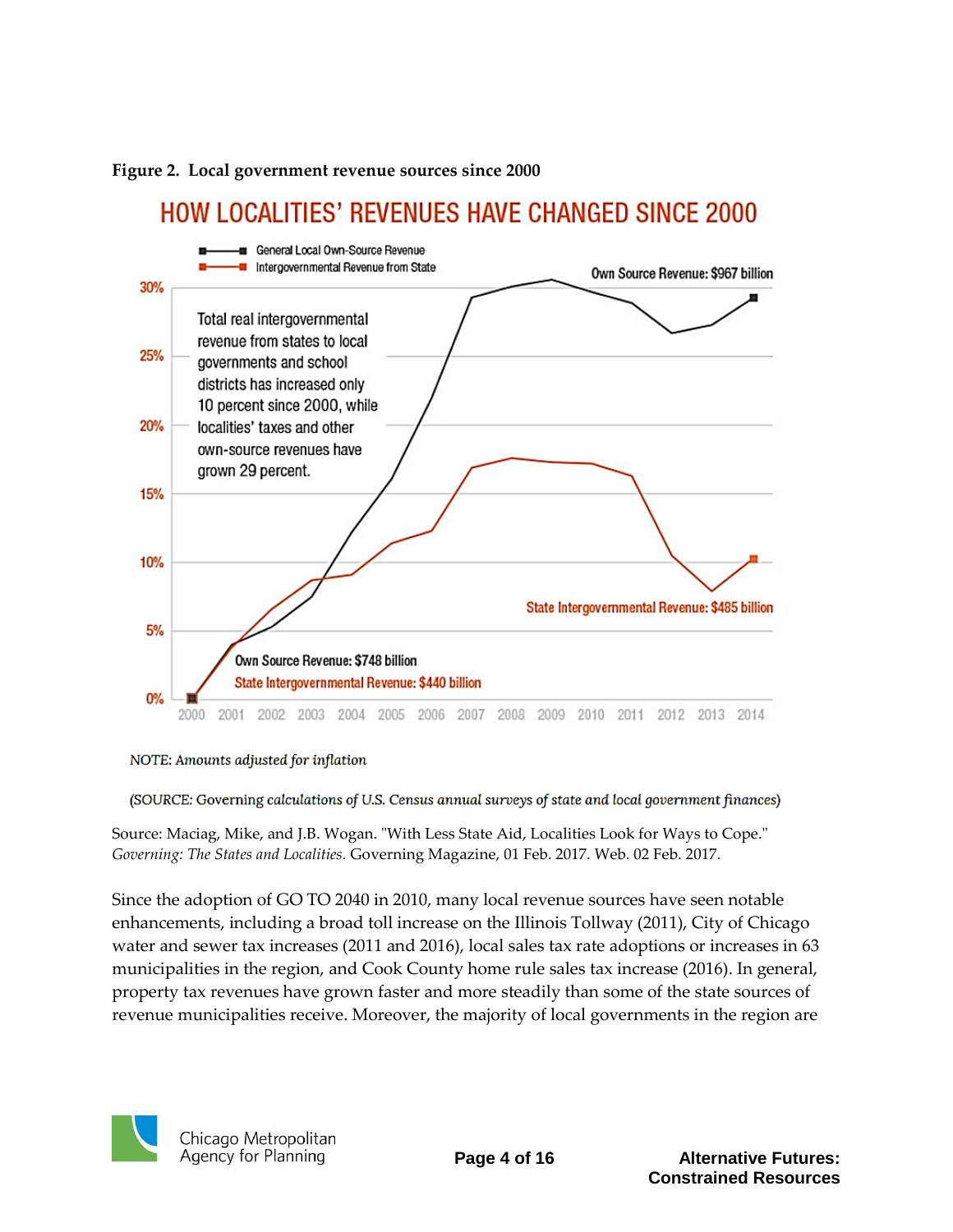already primarily reliant on local revenue sources like the property tax.<sup>1</sup> Similar increases in local taxes, fines, and fees would continue in this future.

Communities could also increasingly rely on the private sector to provide infrastructure and services. Many governments may use public-private partnerships (PPPs) to move forward individual projects or provide key services. PPPs provide a greater role for the private sector in the design, construction, operations, management, and financing of public facilities and programs. Some communities in the region are already using PPPs: For example, in 2002, the City of Chicago entered into a PPP with the firm JCDecaux to install and maintain over 2,000 bus shelters and other street furniture across the city, in exchange for the right to install advertisements on the street furniture and annual payments made to the City.<sup>2</sup> Transportation providers in the region have also considered PPP models to deliver transportation infrastructure, such as IDOT's ongoing development of the I-55 managed lanes project.

## *Transportation infrastructure is in a greater state of disrepair*

In 2050, locally generated revenue streams would often be insufficient to offset the decline in federal and state revenue sources. State of good repair for the transportation system is already a pressing issue. The 2012 state transportation plan anticipates the maintenance backlog to increase substantially, rising to some 5,000 backlog miles of roads and 800 bridges in need of repair by 2018 (figure 3). With even less funding, this backlog would be significantly worse in this future. Roads, streets, bridges, and transit would fall into an even greater state of disrepair, resulting in greater wear-and-tear on personal vehicles and increased congestion for travelers. Major facilities could break down more frequently, forcing emergency closures for extended periods of time. Important safety improvements would be postponed, increasing risk of accidents.

<sup>2</sup> City of Chicago Department of Procurement Services. Re: City of Chicago Contract No. 1161, Spec. No. B91557601, Coordinated Street Furniture Program, Notice of Five-Year Contract Extension. June 25, 2012. Available online: [https://www.cityofchicago.org/content/dam/city/depts/fin/supp\\_info/AssetLeaseAgreements/JCDecaux\\_ContractExt](https://www.cityofchicago.org/content/dam/city/depts/fin/supp_info/AssetLeaseAgreements/JCDecaux_ContractExtension_062512.pdf) [ension\\_062512.pdf.](https://www.cityofchicago.org/content/dam/city/depts/fin/supp_info/AssetLeaseAgreements/JCDecaux_ContractExtension_062512.pdf)



 $\overline{a}$ <sup>1</sup> Chicago Metropolitan Agency for Planning, "Municipal Reliance on Property, Sales, and Income Taxes and Their Relative Stability", February 6, 2015, [http://www.cmap.illinois.gov/about/updates/-](http://www.cmap.illinois.gov/about/updates/-/asset_publisher/UIMfSLnFfMB6/content/municipal-reliance-on-property-sales-and-income-taxes-and-their-relative-stability) [/asset\\_publisher/UIMfSLnFfMB6/content/municipal-reliance-on-property-sales-and-income-taxes-and-their-relative](http://www.cmap.illinois.gov/about/updates/-/asset_publisher/UIMfSLnFfMB6/content/municipal-reliance-on-property-sales-and-income-taxes-and-their-relative-stability)[stability.](http://www.cmap.illinois.gov/about/updates/-/asset_publisher/UIMfSLnFfMB6/content/municipal-reliance-on-property-sales-and-income-taxes-and-their-relative-stability)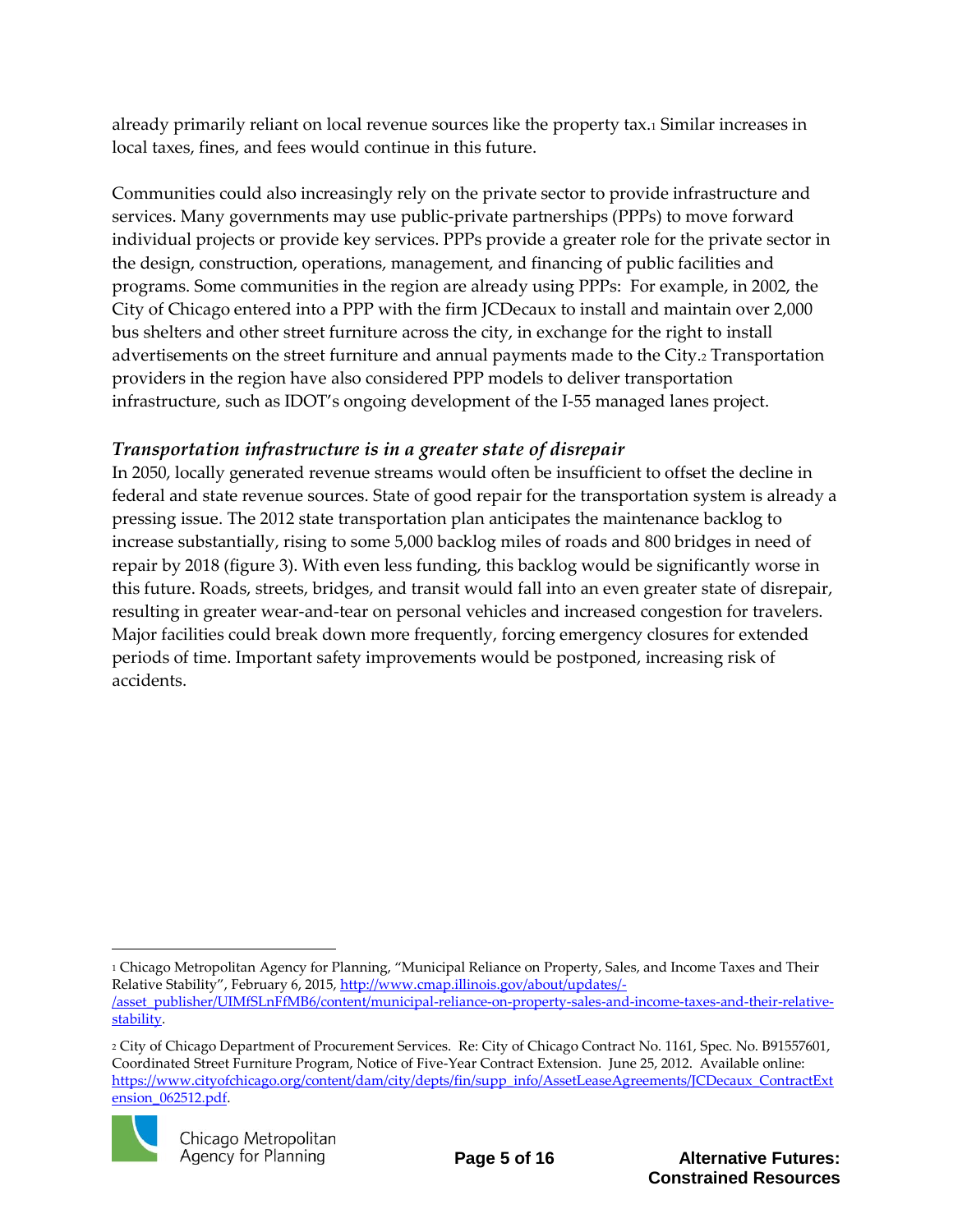

#### **Figure 3. Maintenance backlog on state highway network**

Source: IDOT, December 2012. "System Management: Preservation, Maintenance, and Operations", *Transforming Transportation for Tomorrow*, Illinois Long Range State Transportation Plan, p. 3.

Without funding for highway-rail grade separation projects or rail flyovers at busy junctions, the region's rail congestion would worsen. Long, slow freight trains would block road traffic for excessive lengths of time, delaying each other at numerous chokepoints and limiting the growth of passenger rail services. Other modes could suffer as well: The region's port facilities would be virtually unusable due to lack of investment, and airports would lack the resources needed to redevelop their facilities to handle high volumes of freight or accommodate the latest generations of aircraft and shipping technology. When the system functions properly, the extreme congestion would make freight deliveries inefficiently slow and expensive. Although modern technologies, such as traffic management centers, could improve the efficiency of the existing transportation network, few agencies would have resources to invest in them. In addition, few communities would have the funding to spare for bicycle and pedestrian projects.

Despite the chronic levels of congestion and a growing population in the region, very few new transportation facilities would be built to expand capacity. New passenger rail projects would continue to be prohibitively expensive, requiring agencies to rely on enhanced bus services in new corridors. Even so, many transit agencies would be forced to cut services due to budget shortfalls. Buses and trains would run less frequently, and some lines would be pared back as transit ridership falls and road congestion rises further. Some new highway facilities could be built, but any major new facility would have to cover its own costs through tolls, value capture, and other approaches.

#### *Regional economy becomes less competitive*



Chicago Metropolitan Agency for Planning

**Page 6 of 16 Alternative Futures: Constrained Resources**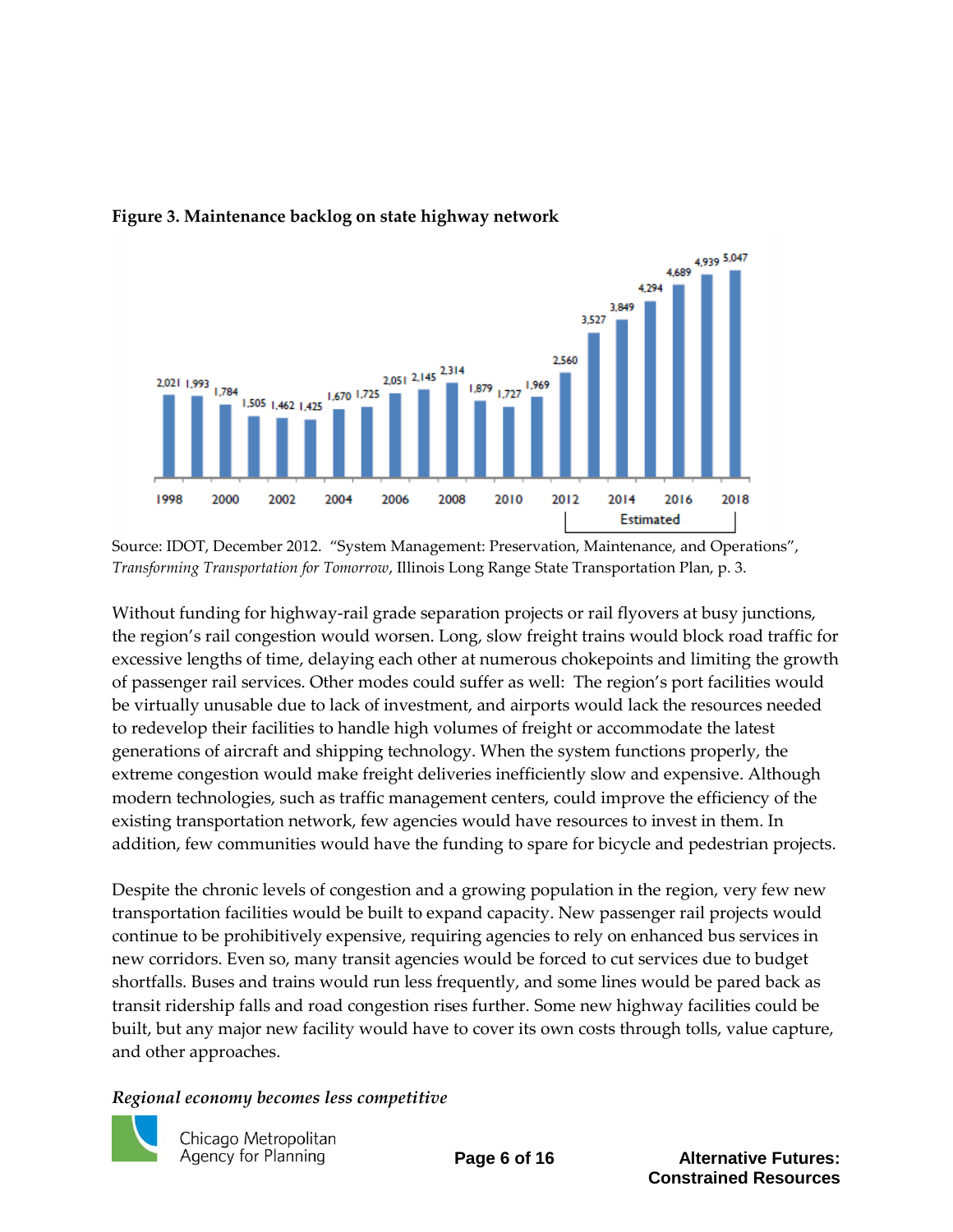In 2050, the increasingly poor condition of the region's infrastructure and services has negatively affected the regional economy. As discussed above, the deteriorating transportation network would result in higher congestion for trucks and cars alike. In turn, higher supply chain costs would not only contribute to higher prices for consumer goods, but also undermine key regional economic sectors -- such as manufacturing and logistics -- that rely heavily on the frequent shipment of goods. At the same time, reduced federal and state funding could reduce support for job-training programs, which would remain critical to ensuring an appropriately skilled workforce for the region's manufacturing and logistics industries. As a result of both transportation and workforce trends, growth in key industries would slow, reducing employment as well as tax revenues available to the region. In addition, the region's economy would become less competitive compared to peer metropolitan areas.

### *Local planning and development becomes more challenging*

At the local level, communities would have greater difficulty implementing planning and economic development efforts. As with the state highway network, other forms of physical infrastructure, such as sewers, flood control, or utilities, are currently in disrepair. For example, the state of Illinois may need \$19 billion and \$17.5 billion of investment, respectively, to replace aging drinking water and wastewater facilities.<sup>3</sup> The lack of adequate federal and state resources would exacerbate maintenance needs and hinder reinvestment, which could discourage reinvestment. Furthermore, fewer programs would be available to support local economic development initiatives, community revitalization, brownfield revitalization, and other importation public policy areas. Remaining federal and state programs would become increasingly competitive.

At the same time, local governments would have less ability to recruit and retain talented staff, or to train remaining staff to handle a broader and more complex workload. As a result, communities would have less ability to administer the remaining programs or compete for increasingly over-subscribed federal and state funds. As staff focus on immediate needs, communities would have fewer resources available to effectively plan for their futures, including updates to capital improvement plans, comprehensive plans, and zoning codes.

Taken together, the convergence of poorer infrastructure and more constrained local staff capacity would greatly weaken local governments' ability to attract development or pursue long-term goals. Communities with assets – infrastructure, transportation networks, local amenities, etc. – would have a stronger ability to leverage their assets to attract and retain residents and businesses, while communities with less assets or lower capacity would become less competitive and face greater difficulty promoting reinvestment.

#### *Protection for natural resources and climate change resilience decline*

<sup>1</sup> <sup>3</sup> American Society of Civil Engineers, "2014 Illinois Infrastructure Report Card," 2017. Available online: [http://www.infrastructurereportcard.org/state-item/illinois/.](http://www.infrastructurereportcard.org/state-item/illinois/)

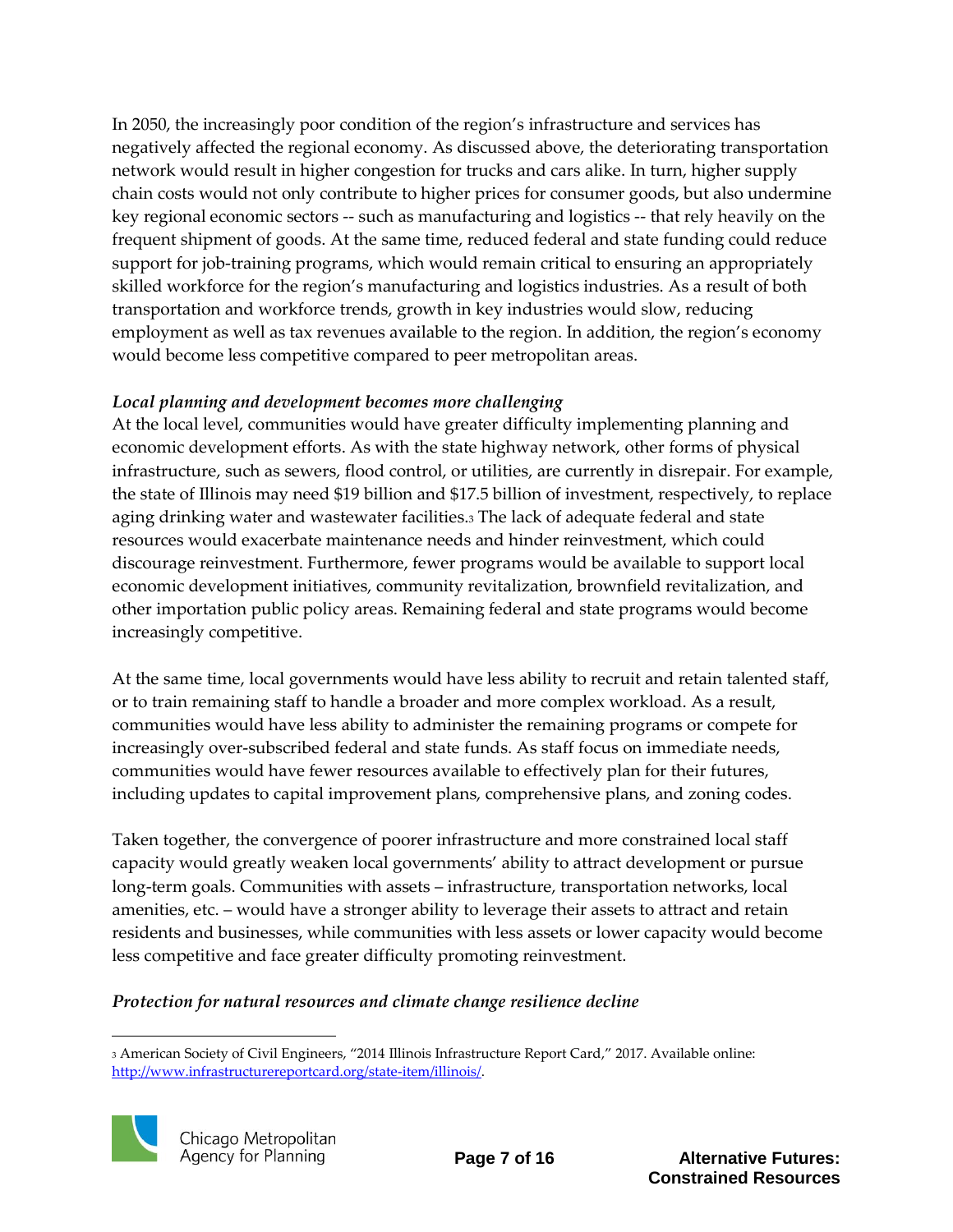In this future, federal and state agencies would provide fewer resources to develop, implement, and enforce environmental regulations, protect open space and natural areas, address natural disasters, and support ongoing research, monitoring, and outreach activities. Air and water quality could decline due to less federal and state regulatory enforcement and monitoring.

Today, local funding sources are responsible for the majority of land preservation activities. In a future where local governments face more difficult trade-offs, fewer natural areas, both large scale as well as local, could be protected. The federal government has also provided a significant amount of funding for disaster assistance; in this future, local governments would be increasingly responsible for relief and recovery efforts from events such as flooding. With fewer federal incentive programs, decreased publically funded research, and overburdened municipal staff, communities would have lower capacity to develop, identify, and implement new tools and best practices for adapting to or ameliorating the negative impacts of climate change.

### *Quality of life comes at a higher price*

In 2050, reduced federal and state funding would also affect other public services -- such as libraries, community centers, social services, schools, police and fire services -- traditionally supported by local governments. With local governments covering more of the costs for transportation, housing, environmental, and other programs, fewer resources would be available for other services that make communities attractive places to live. As a result, some communities would be forced to reduce hours of service for these facilities, cut programs, and close some facilities entirely. Local governments may have to make even more difficult tradeoffs about which programs continue to receive funding while maintaining the best possible quality of life for their communities.

# **Disproportionately impacted communities**

*In 2050, not all communities can cope with a decline in federal and state revenues. While higher capacity communities have sufficient resources to continue providing desired public services for their residents, lower capacity communities struggle to make ends meet.* 

Many communities already struggle with a combination of low revenues, limited staff and capacity, and weak markets or disinvested parts of their community. If these communities continue to lack sufficient revenues to invest in infrastructure, staff, programs, and high-quality public services, they will struggle to retain existing residents and businesses, let alone attract new residents and businesses. By 2050, the local tax base would decline, providing even fewer resources for the local government and further exacerbating the disinvestment trend. While various federal and state resources are available today to help stop and reverse this downward cycle, those resources would not be widely available in 2050.

This trend would play out across multiple priority areas by 2050, including:



Chicago Metropolitan Agency for Planning

**Page 8 of 16 Alternative Futures: Constrained Resources**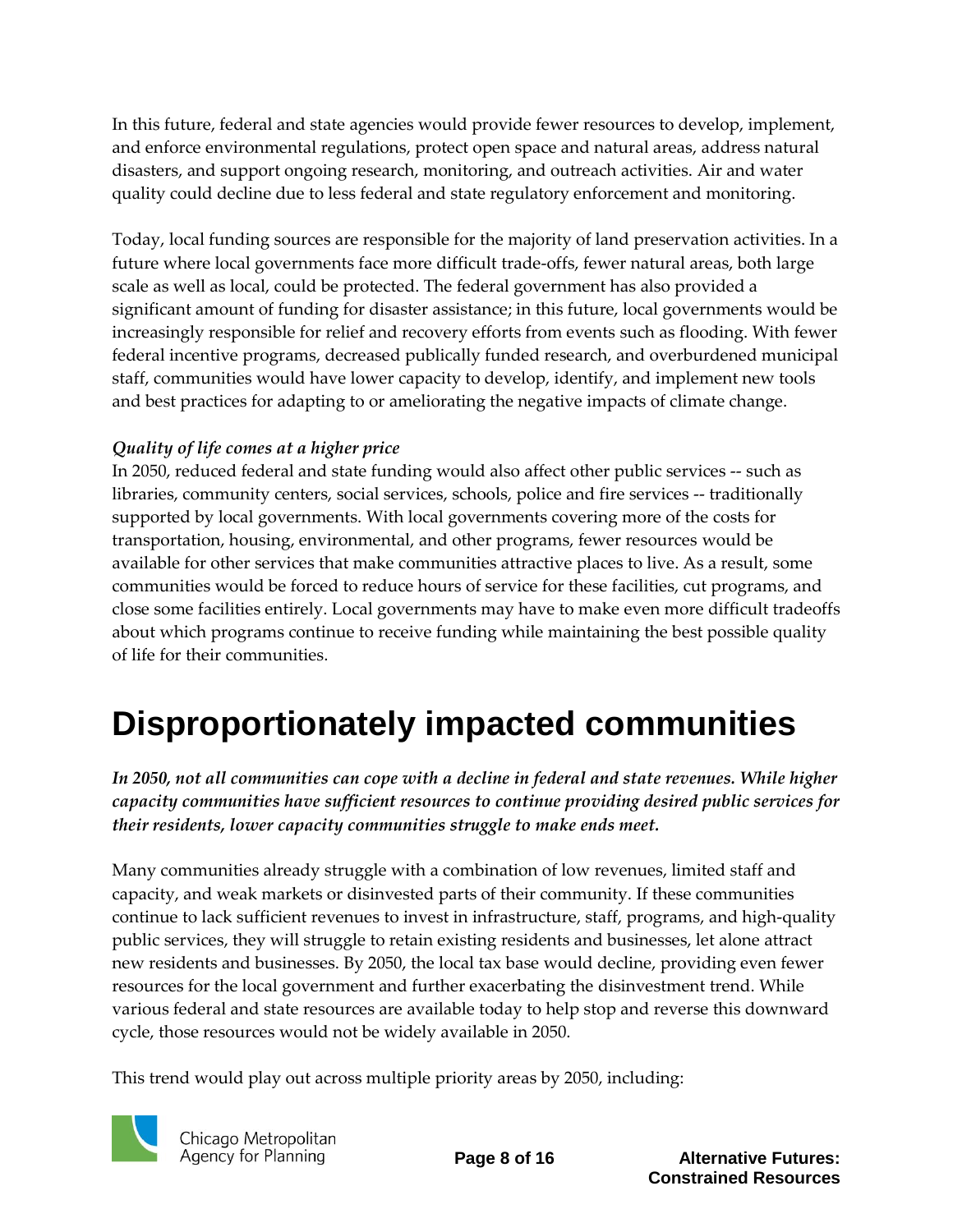- **Infrastructure**: Without adequate funding, the maintenance backlog for road, transit, water, sewer, and utility facilities would grow. A continued lack of awareness for resources would prevent communities from maintaining their infrastructure, let alone from making improvements. It would also limit the ability to adopt best practices, such as asset management, which would lead to poorer choices for the limited capital resources available.
- **Community development**: Low capacity communities, and some disinvested communities with weak markets, struggle to provide core services (e.g., maintenance, enforcement of building and other codes). In addition, these communities would have a much more difficult time developing plans or implementing less urgent quality of life initiatives. Compounded with derelict infrastructure, a declining tax base, and other issues, these communities could have an even more difficult time attracting reinvestment without external support to overcome the myriad of complex challenges and help to provide a strong quality of life.
- **Affordable housing**: If funding for federal and state housing programs, such as rental subsidies and affordable housing development incentives, diminishes, residents, particularly lower income residents, would have fewer housing options that meet their needs at all stages of life. Moreover, even if the remaining federal and state funding incentivizes development in high-opportunity communities, decreases in funding would still result in fewer subsidized housing options in neighborhoods with better access to good schools, transit, and jobs.
- **Human services:** Many low capacity and disinvested communities would be forced to discontinue programs that support vulnerable resident populations (e.g., senior assistance, translation assistance, community centers, and job training). If social safety net programs are cut, more strain would be placed on other services (e.g., lack of housing assistance programs leads to more homelessness, lack of youth engagement programs creates more need for police services).

The Chicago region is already one of the most stratified regions in the U.S. by income, race, and ethnicity, and the disproportionate impacts of this future widens the gap.<sup>4</sup> A greater reliance on fees and fines would have a greater impact on households with fixed or limited incomes. Highquality jobs, good schools, and other amenities could be increasingly concentrated in higher capacity communities, which would create greater difficulty for lower-income families to climb the economic ladder.

 $\overline{a}$ <sup>4</sup> Grabinsky, Jonathan, and Richard V. Reeves. 2015. "The most American city: Chicago, race, and inequality." Brookings Institution. Available online. [https://www.brookings.edu/blog/social-mobility-memos/2015/12/21/the](https://www.brookings.edu/blog/social-mobility-memos/2015/12/21/the-most-american-city-chicago-race-and-inequality/)[most-american-city-chicago-race-and-inequality/.](https://www.brookings.edu/blog/social-mobility-memos/2015/12/21/the-most-american-city-chicago-race-and-inequality/)

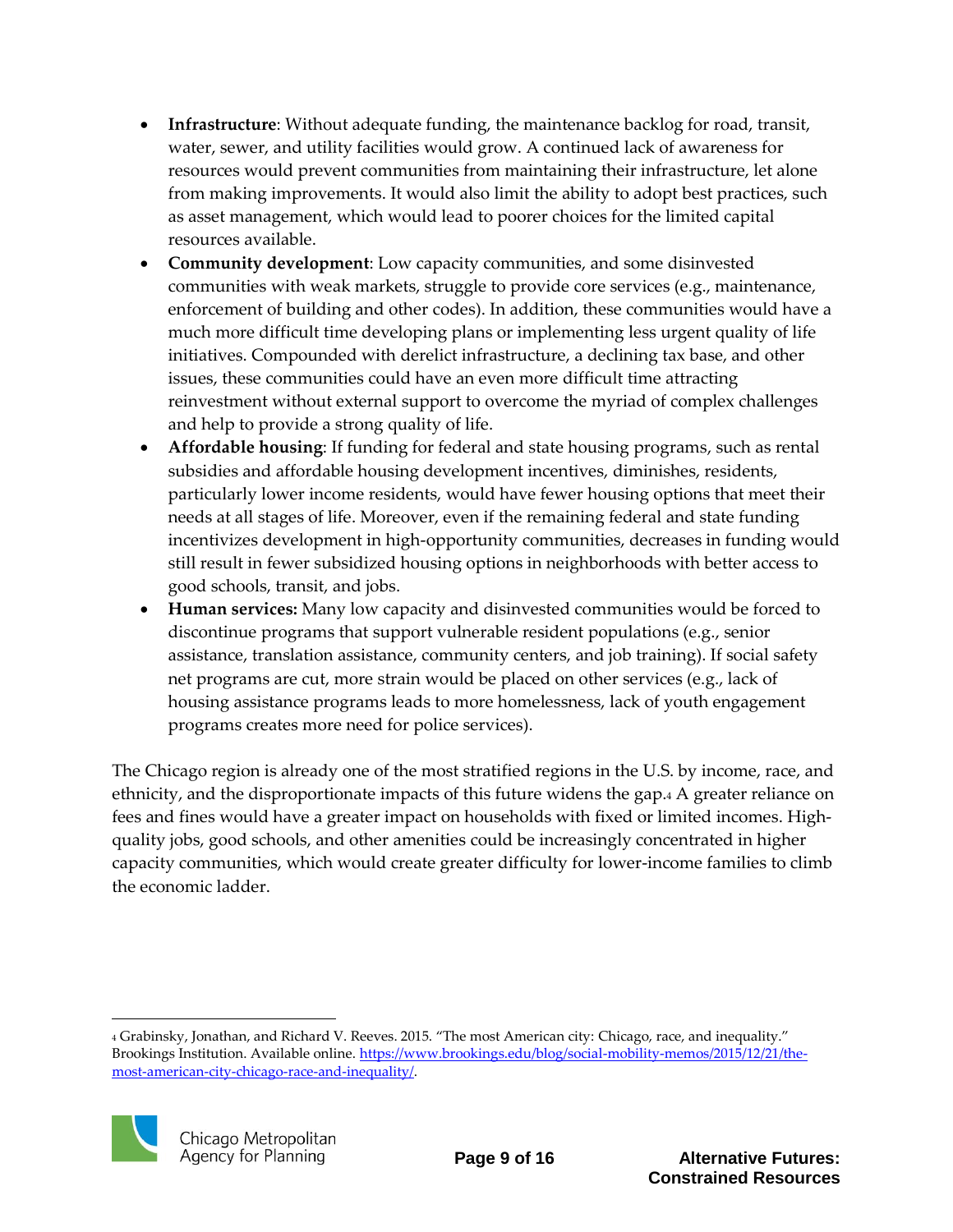## **Strategies to prepare for significantly more constrained resources**

Today, CMAP and partners can undertake a number of strategies and actions, outlined below, to prepare for a future with diminished federal and state resources. Many of these strategies, such as maintaining and improving infrastructure and strengthening economically disconnected communities, would also encourage regional economic growth, which in turn would provide additional resources to ensure high quality of life for residents and businesses. These strategies are described in more detail in related CMAP strategy papers and research (see Attachment). Each broad strategy also includes questions for stakeholders that will help CMAP better understand preferences or communicate the issues or solutions. These questions may be included in future engagement with stakeholders.

### **1. Increase efficiency of existing infrastructure**

In an era of constrained resources, reducing costs while maintaining or improving quality infrastructure would become even more critical. Efficiently using existing infrastructure can minimize the cost of maintenance and operations without sacrificing quality. Pricing strategies hold great promise to help manage demand for some types of infrastructure like highway and water facilities. For example, congestion pricing -- applying variable toll rates to major expressways -- would allow prices to rise during the morning and evening peak periods and encourage drivers during peak periods to switch to alternative modes, routes, or times of day. In addition to reducing congestion, this strategy would limit the need for costly highway expansion. Furthermore, new revenues could pay for maintenance costs, and be invested in additional transit services or local road improvements in priced corridors. Similarly, water rates could be adjusted to better reflect the true costs of delivering water to end users, particularly heavy users such as local industry. Higher prices for major users of water would encourage conservation while also raising new funds to invest back in the water-delivery infrastructure.

CMAP and partners should also promote information technologies that could more closely monitor the state of repair and optimize the timing of traffic signals or transit vehicles; these tools would lead to cost savings and improved performance in the transportation sector. Better collection and use of performance data would also allow agencies to implement best practices such as asset management programs.

Key questions about this strategy:

- What are the most promising strategies that would allow the region to make best use of existing assets?
- What are the best opportunities to implement variable pricing? How can pricing be implemented equitably?
- What are the best strategies to reduce costs and maintain a high quality of life using existing infrastructure?

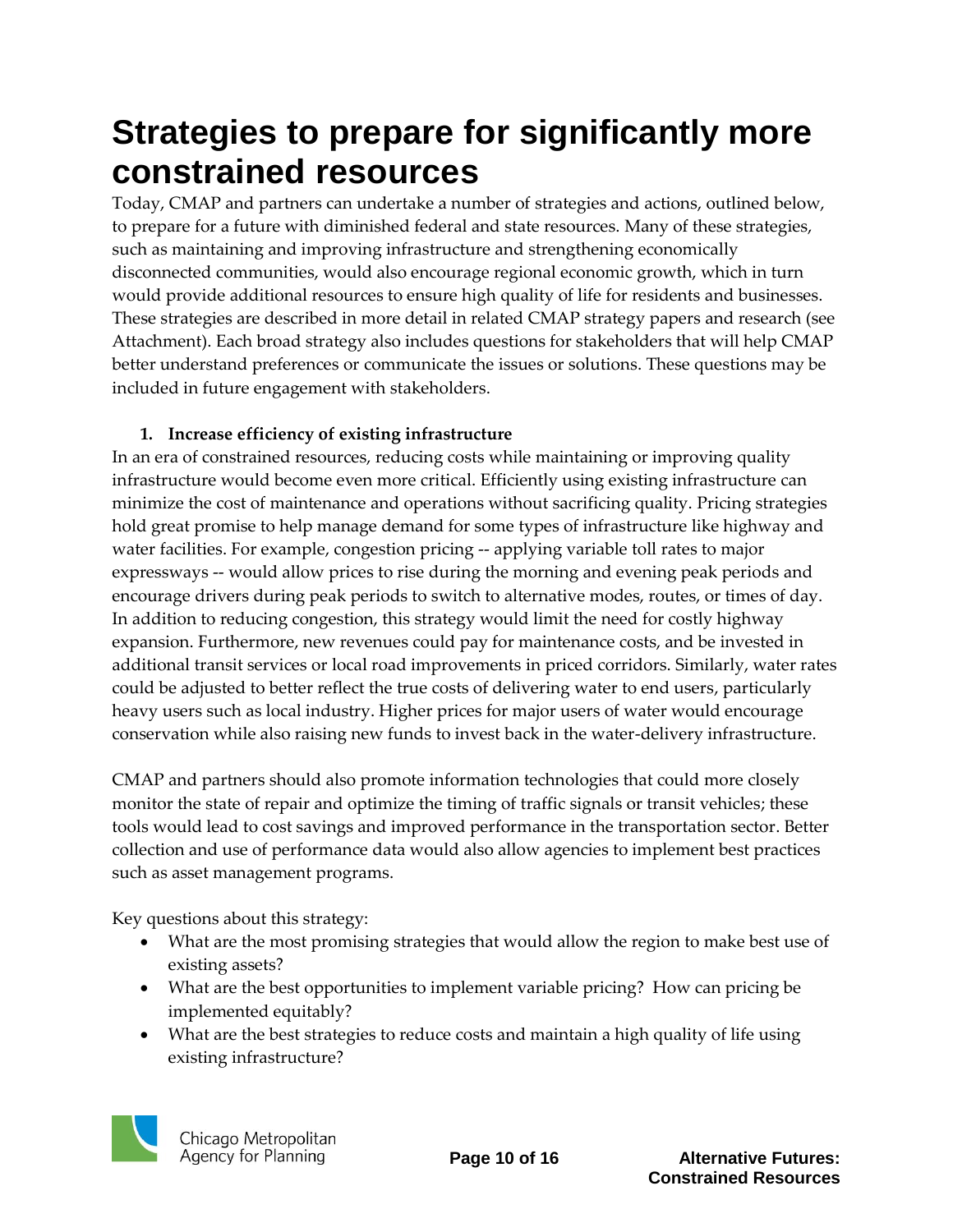### **2. Modernize transportation system funding for the future**

To address diminishing funding resources, the region has several strategies that can increase or modernize federal, state, and local transportation revenue sources to encourage sustainable revenues. Federal, state, and some local transportation revenues are based on per-gallon fuel taxes and flat vehicle licensing fees, neither of which is capable of keeping pace with inflation or changes in travel behavior and vehicle technology. By 2050, the region will need an alternative to these approaches, especially in a future with less federal and state funding. A vehicle miles traveled (VMT) fee, which assesses a per-mile charge on travel, is a sustainable option to fund the transportation system over the long-term.

Other revenues, such as project-level revenue sources, can also provide additional funds for infrastructure. Congestion pricing, described previously, can contribute to operating costs. Value capture harnesses some portion of the benefits -- such as increased rents, sales, and land values -- created by a transportation project to pay for the cost of the facility. In Illinois, value capture mechanisms include tax increment finance (TIF) districts, special service areas, impact fees, and special local taxes, such as sales or hotel taxes. CMAP has commissioned detailed value capture studies, focusing on their potential application to transit facilities and other transportation infrastructure in the region5.

PPPs, which seek to provide a greater role for the private sector in the design, construction, and management of transportation facilities, have the potential to deliver benefits such as reduced project costs, accelerated project delivery, and innovative construction practices. However, they are complex and must be carefully considered on a transparent, case-by-case basis. It is important to clarify that PPPs are a source of financing, not funding, and that a discussion of a project's merits is independent of the discussion on how a project should be delivered. Further, care must be taken to protect the public interest in a PPP agreement.

Key questions about this strategy:

- What additional revenue sources for transportation infrastructure would you most support?
- Would you support a VMT fee?

S.B. Friedman and Company and URS, *Transportation Value Capture Analysis for the CMAP Region*, report for Chicago Metropolitan Agency for Planning, June 2011. Available online: [http://www.cmap.illinois.gov/documents/10180/27573/VC-Final-Report\\_7-26-11-Executive-Summary.pdf/5efa8c6f](http://www.cmap.illinois.gov/documents/10180/27573/VC-Final-Report_7-26-11-Executive-Summary.pdf/5efa8c6f-da3b-4fe8-8a61-33d322850a01)[da3b-4fe8-8a61-33d322850a01.](http://www.cmap.illinois.gov/documents/10180/27573/VC-Final-Report_7-26-11-Executive-Summary.pdf/5efa8c6f-da3b-4fe8-8a61-33d322850a01)



 $\overline{a}$ <sup>5</sup> S.B. Friedman and Company, *Transit Value Capture Analysis for the Chicago Region*, report for Chicago Metropolitan Agency for Planning, November 2010. Available online:

[http://www.cmap.illinois.gov/documents/10180/198740/CMAP+Value+Capture+Exec+Summary.pdf/ff4d3982-f64a-](http://www.cmap.illinois.gov/documents/10180/198740/CMAP+Value+Capture+Exec+Summary.pdf/ff4d3982-f64a-46c8-b5ed-8681c47c331c)[46c8-b5ed-8681c47c331c.](http://www.cmap.illinois.gov/documents/10180/198740/CMAP+Value+Capture+Exec+Summary.pdf/ff4d3982-f64a-46c8-b5ed-8681c47c331c)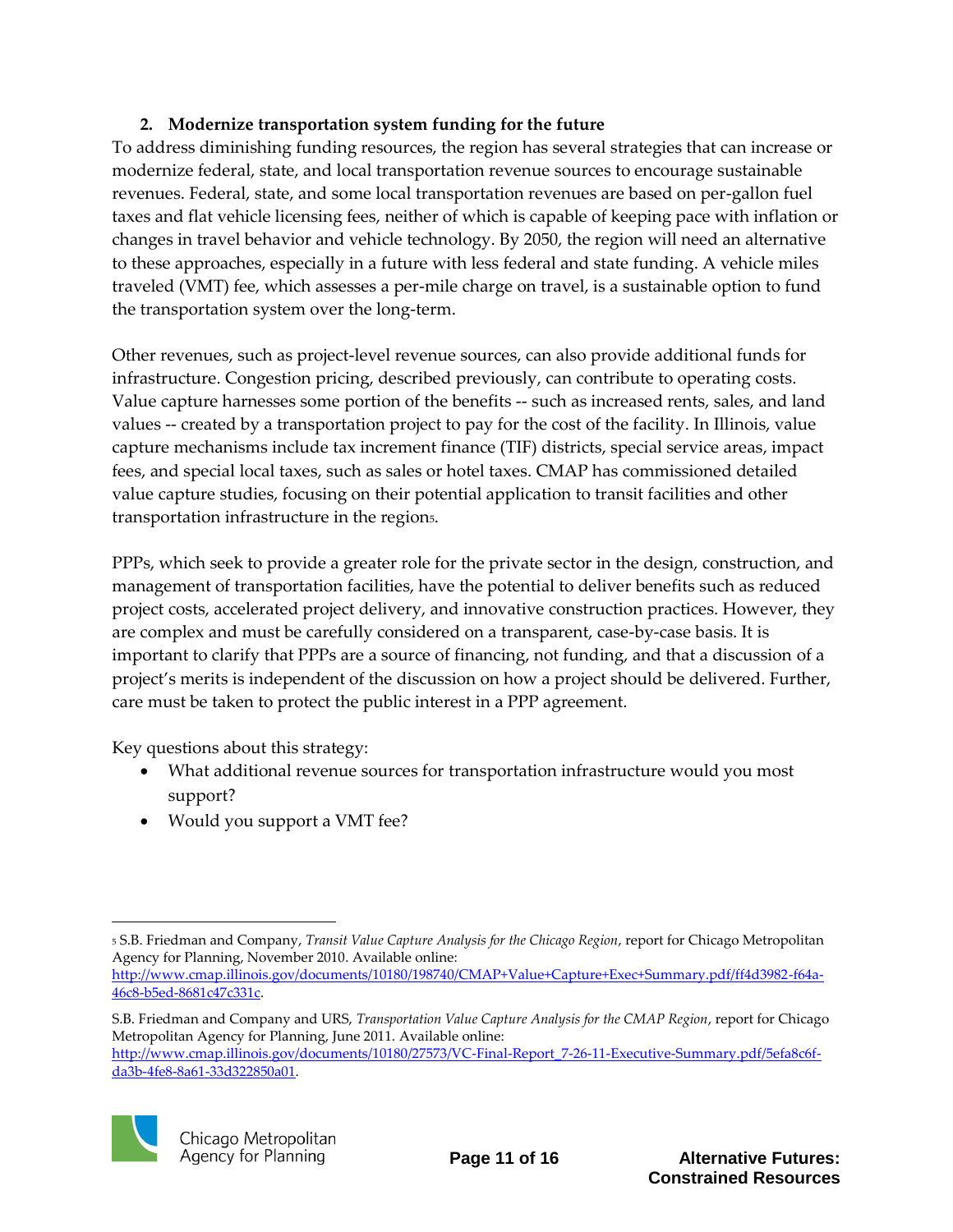Even if a VMT fee were implemented, the region would still require new revenue sources in order to maintain, enhance, and expand the transportation system. Which strategies do you think are the most promising?

### **3. Promote governance strategies that maximize use of limited resources**

In this future, communities would need to make the best use of the limited resources available. Performance-based funding and programming approaches can promote efficient governance. These approaches identify performance goals, and synthesize data and stakeholder feedback to prioritize potential projects toward those goals within a limited budget. Increasingly, these goals would emphasize the potential co-benefits of projects -- such as a transportation project that also addresses a local stormwater issue -- further maximizing limited public investments.

In addition, constrained resources region-wide would encourage local governments to share the cost of services or purchases where it makes sense. For example, joint procurement of bulk items could reduce costs for all participants, and vehicle fleets could be shared across jurisdictions. Local governments have other opportunities to coordinate capital projects and economic development strategies across jurisdictions. In some cases, consolidation of local governments could result in better governance, reducing overhead costs, promoting transparency, and delivering services more efficiently.

Key questions about this strategy:

- What represents the best opportunity for local cooperation?
- What level of cooperation would be most helpful in a future with more constrained resources, ranging from smaller-scale efforts like data sharing to larger efforts like consolidation of units of government?

### **4. Increase capacity of all communities**

In a future where local planning and development becomes even more challenging, the region should explore strategies that strengthen the capacity of all communities. Capacity-building programs such as trainings and technical assistance could enhance the expertise of municipal staff, to elevate individual staff capacity as their numbers dwindle and responsibilities increase. Informed leadership from officials and municipal staff would continue to be essential and may require further advancement of skills to innovate and implement projects that leverage limited funds to meet critical needs and improve quality of life in the municipality. While all communities would need to find other ways to pay for municipal services and infrastructure, those with fewer funding resources today would have a particular need to do so. Shared services and consolidation approaches could also be developed in a way to enhance municipal capacity, and tax policy reforms could address structural fiscal challenges facing lower capacity communities.

Key questions about this strategy:



**Page 12 of 16 Alternative Futures: Constrained Resources**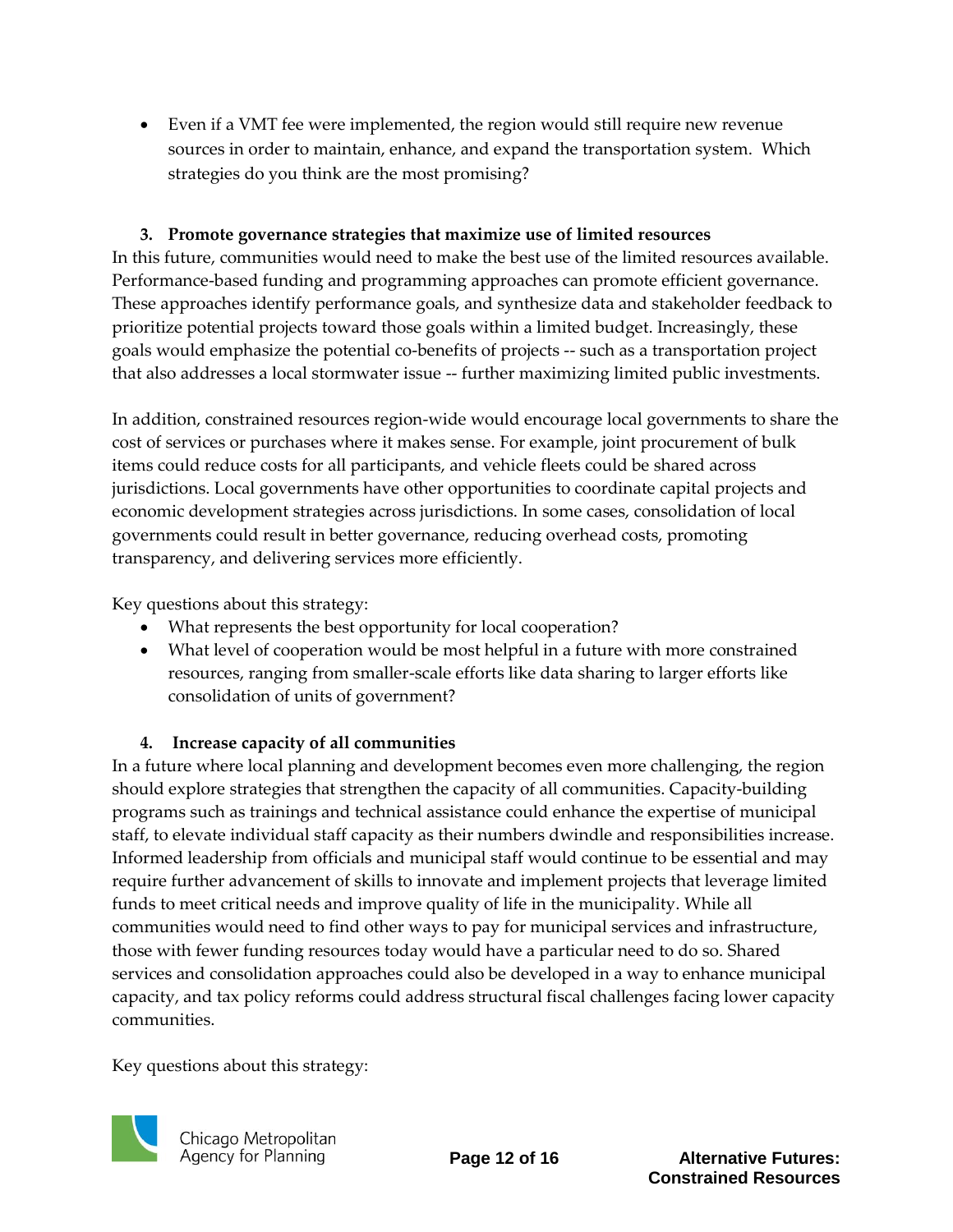- What are the best ways to increase municipal capacity to cope with constrained resources?
- How can technical assistance from outside partners improve a municipality's ability to ensure services are provided on a sustained basis in pursuit of local and regional objectives? Which partners could provide such assistance?

### **5. Strengthen disinvested and economically disconnected areas**

Disinvested areas of the region require more comprehensive and targeted solutions because they face a complex mix of physical, market, and socioeconomic challenges that make reinvestment more difficult than other area types. With even less federal and state resources available, particularly for blight removal or brownfield remediation, innovative solutions to problems of vacancy, abandonment, and weak markets would be required. Strategies that reduce blight, land bank activities that make properties more financially feasible, and land use and zoning incentives to defer or reduce the cost of development could all encourage development in weak markets. Investments in infrastructure should be coordinated in order to optimize exceptionally scarce resources.

Economically disconnected communities are areas with a high concentration of poverty and high immigrant/persons of color population that can overlap with disinvested areas. CMAP recommends increasing housing choice for all residents. In a future with a more challenging environment for planning and development as well as a reduced social safety net, it would be particularly important to emphasize the development and preservation of affordable housing that provides safety, stability, and numerous other benefits for low-income households. Providing permanent housing to extremely low-income people and the chronically homeless has also been shown to reduce costs for local governments through the deterrence of emergency services. Land use and zoning incentives, elimination of regulatory barriers, and support for smaller, local developers willing to work on higher-risk projects in disinvested and/or excluded communities are strategies that CMAP and partners should support. Finally, increasing the ability of workers in economically disconnected areas to access jobs that offer pathways to upward mobility -- through infrastructure and workforce investments -- could also help offset some capacity challenges by raising individual and household prosperity.

Key questions about this strategy:

- What are the greatest challenges facing disinvested areas?
- What are the most effective solutions for strengthening disinvested areas?

### **6. Prioritize development decisions that make the best use of public resources** Infill development holds promise as a multifaceted strategy in a future with diminished federal and state funding. Land use strategies that encourage infill and reinvestment leverage existing infrastructure, focusing limited public resources in strategic areas. Within built-out communities, CMAP and partners should prioritize reinvestment in areas that target multiple regional goals, such as mixed-use and transit-served areas, job centers, transitioning existing neighborhoods, and disinvested areas.



**Page 13 of 16 Alternative Futures: Constrained Resources**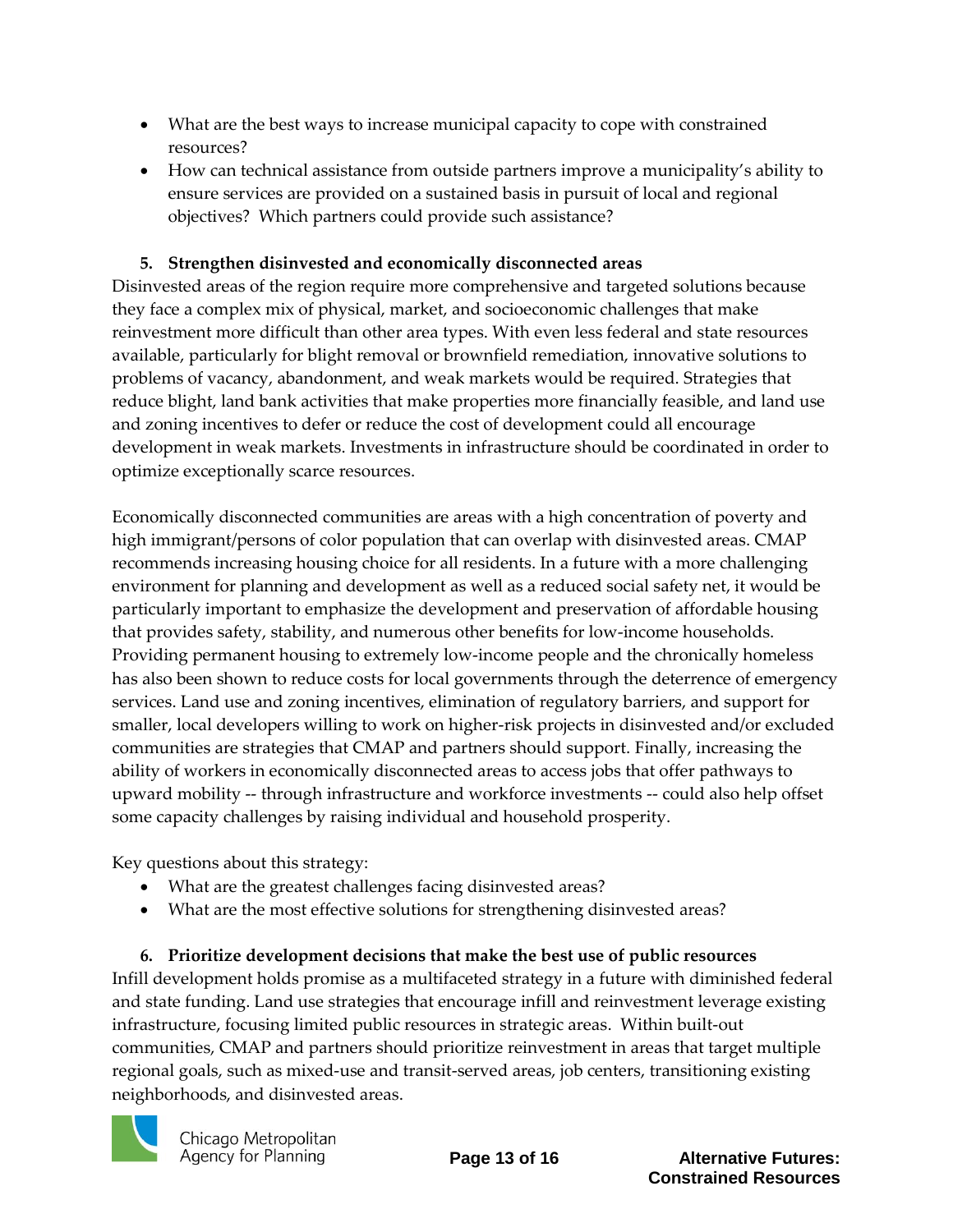For development within less dense or undeveloped areas, CMAP and partners should develop and implement strategies that reduce long-term maintenance costs. For example, compact and conservation-oriented development standards such as shorter blocks or clustering of buildings can preserve agricultural or natural areas while reducing the direct and indirect costs associated with development, including new infrastructure construction. In addition, municipalities should more fully consider the long-term fiscal impacts of development decisions when considering development proposals and in updating subdivision ordinances to ensure sustainable funding for infrastructure and services.

Key questions about this strategy:

- What are the greatest benefits to infill development?
- What are the most effective ways to promote infill development in the region?
- What are the most effective ways to preserve high quality agricultural or natural lands?

## **7. Reform tax policies**

State and local tax structures affect the ability of municipalities to respond and adapt to a future with more constrained resources. Under the current tax structure, communities with land use mixes that emphasize retail may have a stronger fiscal position than other communities in the region. Communities without sales-tax-generating businesses have fewer options to raise municipal revenues. State tax reforms, such as expanding the sales tax base, should be implemented to ensure communities can provide municipal services and infrastructure regardless of their land use mix. CMAP and other partners should also explore fiscal strategies to more fully support all land uses, particularly industrial development. Balancing the fiscal outcomes between various land uses can support regionally beneficial ones, as well as allow communities to pursue land uses that best support their goals.

Moreover, as the region relies more on local revenues, it would be increasingly important to ensure the sustainability of local tax revenues. As one strategy, Cook County should phase out property tax assessment classification to help reduce commercial and industrial property tax rates in many areas of the county, which could encourage new or expanded investment in commercial and industrial development. Currently, high tax rates can discourage new businesses from locating in a community or lead to existing businesses relocating to areas with lower tax rates. As a result, the tax base grows slower than the cost of public services, which can lead to even higher tax rates for businesses and residents alike.

Key questions about this strategy:

Which tax reforms would be most helpful to local governments in the future?

## **8. Implement additional revenues from all sectors**

Even with increasing efficiency, reducing costs, and developing partnerships, the region would still need new revenues from the public, private, and non-profit sectors in order to truly thrive in 2050. Communities can and should take steps to develop locally appropriate revenue streams

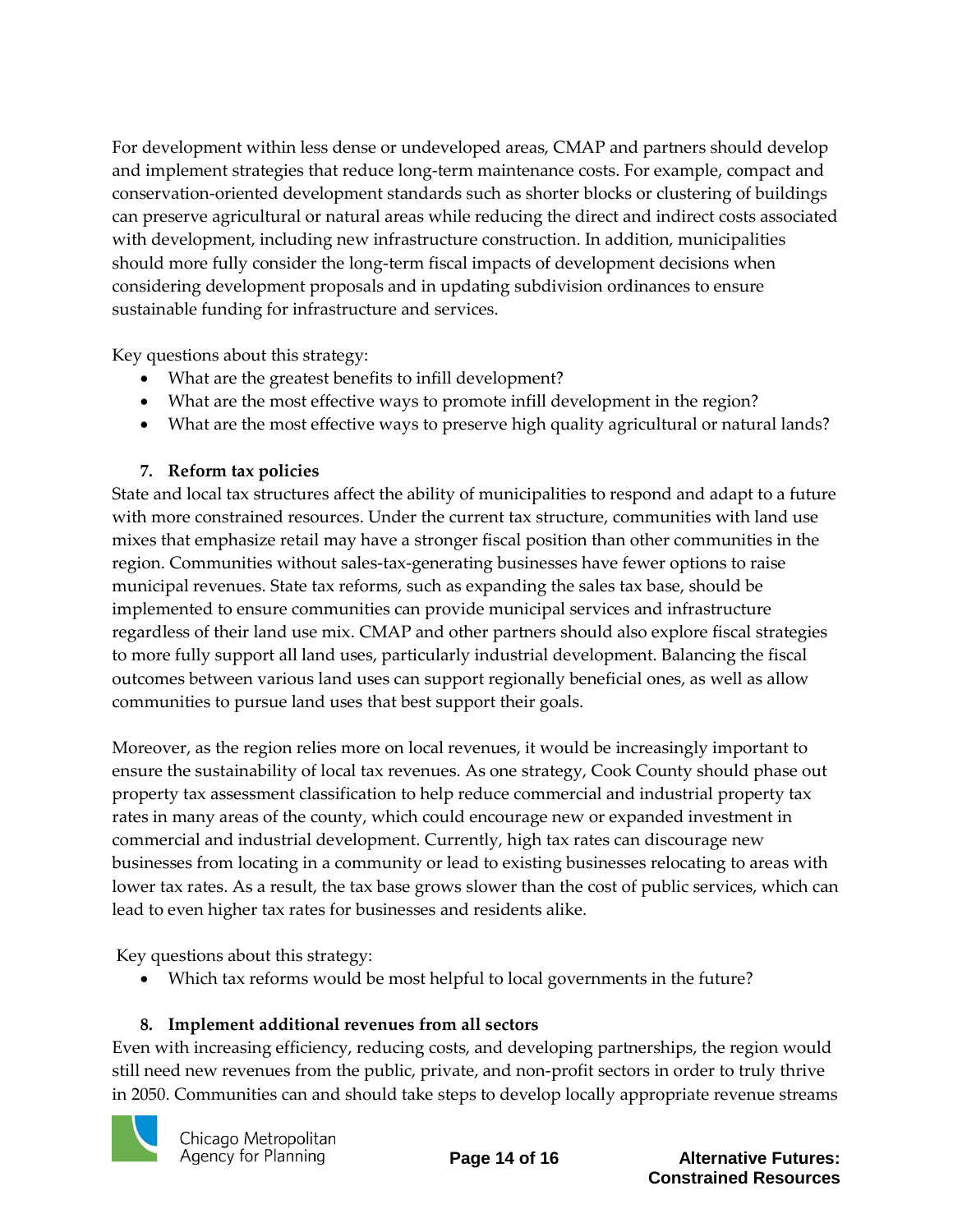and use existing resources more wisely; however, local and regional tax capacities are limited. Further, northeastern Illinois plays a critical role in the state and national economies, underscoring the need for corresponding levels of support from those units of government. As such, the region should advocate for the continuation and even expansion of federal and state resources such as transportation funding programs, Low Income Housing Tax Credit Program, and others.

Public entities, including CMAP, should also enhance partnerships with nonprofits, foundations, private sector, and lending institutions in order to align goals, efforts, and strategies. Increased coordination would spread the cost of implementing strategies and maximize scarce resources. For example, constrained resources can make public agencies less creditworthy, increasing their financing costs. Increased coordination could consolidate borrowing among agencies to reduce costs, or make greater use of lower-cost federal credit assistance programs such as the Transportation Infrastructure Finance and Innovation Act (TIFIA) program.

Key questions about this strategy:

- If northeastern Illinois were successful in securing new revenues, how would you allocate those additional resources?
- Which new or higher fees or taxes would you support?

# **Next steps**

Following committee review and feedback, staff will finalize this memo and use it to inform the development of an online survey platform, MetroQuest, that will allow residents to learn about and select preferences for strategies to prepare for climate change impacts. In addition, CMAP will deploy interactive kiosks across the region, illustrating the key features of a future with intensified climate change impacts, along with the other four alternative futures. The kiosk content will also be accessible via the CMAP website. The MetroQuest survey and kiosks will be central to an intensive public engagement period from April through August 2017.

Four other potential futures for the region have also been selected for exploration. These futures will be oriented around what the region would be like if residents showed strong preferences for mixed-use, higher density environments; if the economy transformed; if significant technological advances improved mobility; and if climate change impacts intensified. Staff will also develop a final memo where the recommendations in ON TO 2050 strategy papers will be analyzed through the lenses of the five alternative futures; the strategies that apply across many of these futures will help to inform which strategies to prioritize in ON TO 2050, which will be completed in October 2018.



**Page 15 of 16 Alternative Futures: Constrained Resources**